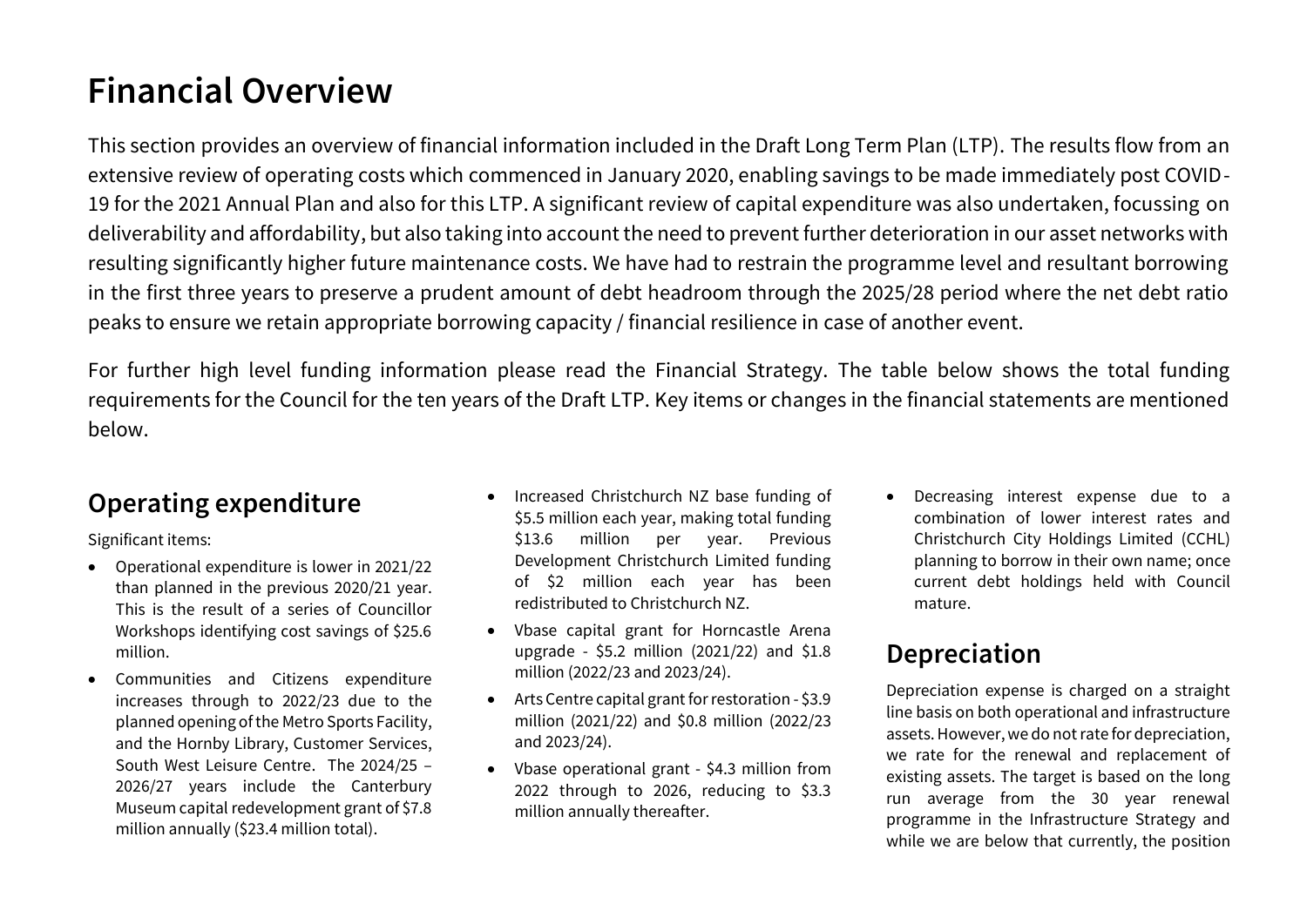progressively improves through the draft LTP period. In 2021/22 we will rate for \$150.6 million of renewals and this reaches \$321.5 million by 2030/31.

#### **Revenue**

Property based rates are the primary source of revenue. A brief explanation of each source of revenue is included in the Funding Impact Statement rating policy section.

Significant items:

- Communities and Citizens fees and charges revenue increases through to 2022/23 with the opening of Metro Sports and the Hornby Library, Customer Services, South West Leisure Centre.
- CCHL dividends are \$104 million lower compared to the 2018 LTP (between the years 2022–2028), due to the impact from COVID-19. CCHL dividends increase during the draft LTP period from \$16.1 million in 2022 to \$64.2 million in 2031.
- Interest revenues decline throughout the LTP period from \$15.7 million in 2021/22 to \$6.3 million in 2030/31, due to CCHL planning to borrow in their own name once current debt holdings with Council mature (largely offset by lower interest expense).

#### **Rates**

The proposed average rates increase to existing ratepayers for 2021/22 is 5.56%. Full details of rates, including the total rating requirement for

general and targeted rates, and indicative rates for individual properties, are provided in the Funding Impact Statement.

### **Surplus, operating deficits, and sustainability**

This draft LTP shows accounting surpluses before revaluations in all years. Under accounting standards Council is required to show all revenue, including those that are capital related such as development contributions, NZ Transport Agency capital subsidies and some earthquake-related recoveries from central Government, as income for the year. After adjusting for these capital revenues and taking into account rating for renewals rather than depreciation, the Plan is based on a balanced funding budget, effectively ensuring operating costs are met from operating revenue across all years of the draft LTP.

(Note that the balanced budget benchmark shown in the Financial Prudence Benchmarks section is calculated on a slightly different basis and shows a small deficit in 2024/25. This is primarily due to Council's policy of rating for renewals rather than depreciation. Council rates for long run average asset renewals. The intention is to steadily increase the level of rating for renewals in line with the Financial Strategy.

### **Capital programme expenditure**

The capital programme has been developed to ensure that the programme is both financially sustainable and aligned with Council's ability to deliver.

We plan to invest \$585.9 million in the capital programme in 2021/22, and a total of \$5.7 billion over the 10 year LTP period. This is \$1.3 billion higher than the previous LTP. While \$0.2 billion relates to the inclusion of the Crown's funding share of the Canterbury Multi-use Arena, the balance has a focus on infrastructure renewals.

Capital spend is higher in the first three years of the draft LTP due to the expenditure for the new Metro Sports Facility and the Canterbury Multiuse Arena.

## **Capital programme funding**

The capital programme is funded by Crown recoveries, subsidies and grants for capital expenditure, development contributions, the proceeds of asset sales and debt. Included in the Draft LTP are Crown revenues of \$285.1 million, comprising of Canterbury Multi Use Arena contributions of \$55.9 million in 2021/22 and \$141.8 million in 2022/23, Shovel Ready revenues (\$70.5 million spread from 2021/22 –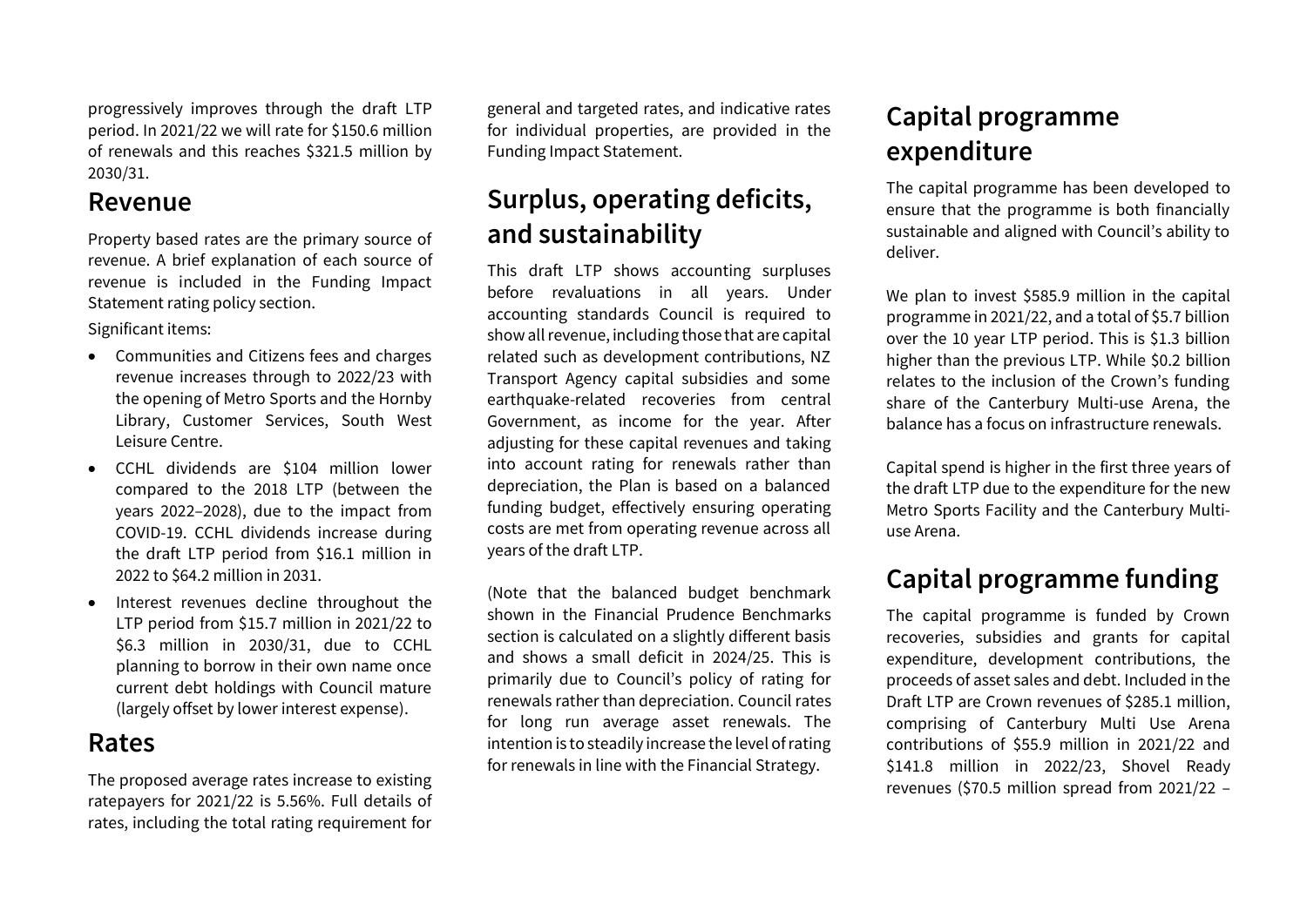2024/25), and Water Reform revenues (\$16.9 million in 2021/22).

#### **Borrowing**

Short term COVID-19 borrowing (repaid over 5 years) in 2021/22 has reduced from \$21.15 million as indicated in the 2021 Annual Plan to \$5.75 million in the Draft LTP. This is a result of identifying \$8 million of surplus property which is proposed to be sold, and applying additional rates smoothing to reduce short term borrowing (\$7.4 million).

Total short term COVID-19 related borrowing is now forecast to be \$49.6 million rather than \$86.1 million as indicated when the 2021 Annual Plan was resolved. The reduction is due to the items above, together with additional dividend from CCHL (\$15.2 million) and lower interest expense (\$3.1 million) in 2020/21 than planned. The 2019/20 operational deficit was also \$2.8 million lower than originally forecast.

The draft LTP includes \$293 million of further borrowing in 2021/22. After rating for existing debt repayment and repayment of debt from CCHL there is a net debt change of \$98.8 million.

Gross debt is forecast to increase by \$871.3 million over the period of the Draft LTP to \$3 billion.

# **Financial risk management strategy**

The Council has five financial ratios which form a key part of its financial risk management strategy and are the limits for Council's borrowing from the Local Government Funding Agency. These define the limits within which the Council must maintain its balance sheet and borrowing ratios. The Council anticipates staying well within these five financial ratio limits throughout the LTP period. In addition there are a further seven ratios required under the Local Government (Financial Reporting and Prudence ) Regulations 2014 (two are Annual Report only ratios) which determine the financial prudence of Council's budgets. One of these benchmarks is not met in one year of the draft LTP, the balanced budget benchmark which is 99% in 2025. This unbalanced budget is considered financially prudent given it is for the 2024/25 year only. Forecast results against the benchmarks and key ratios are included within the Financial Prudence Benchmarks section of this document.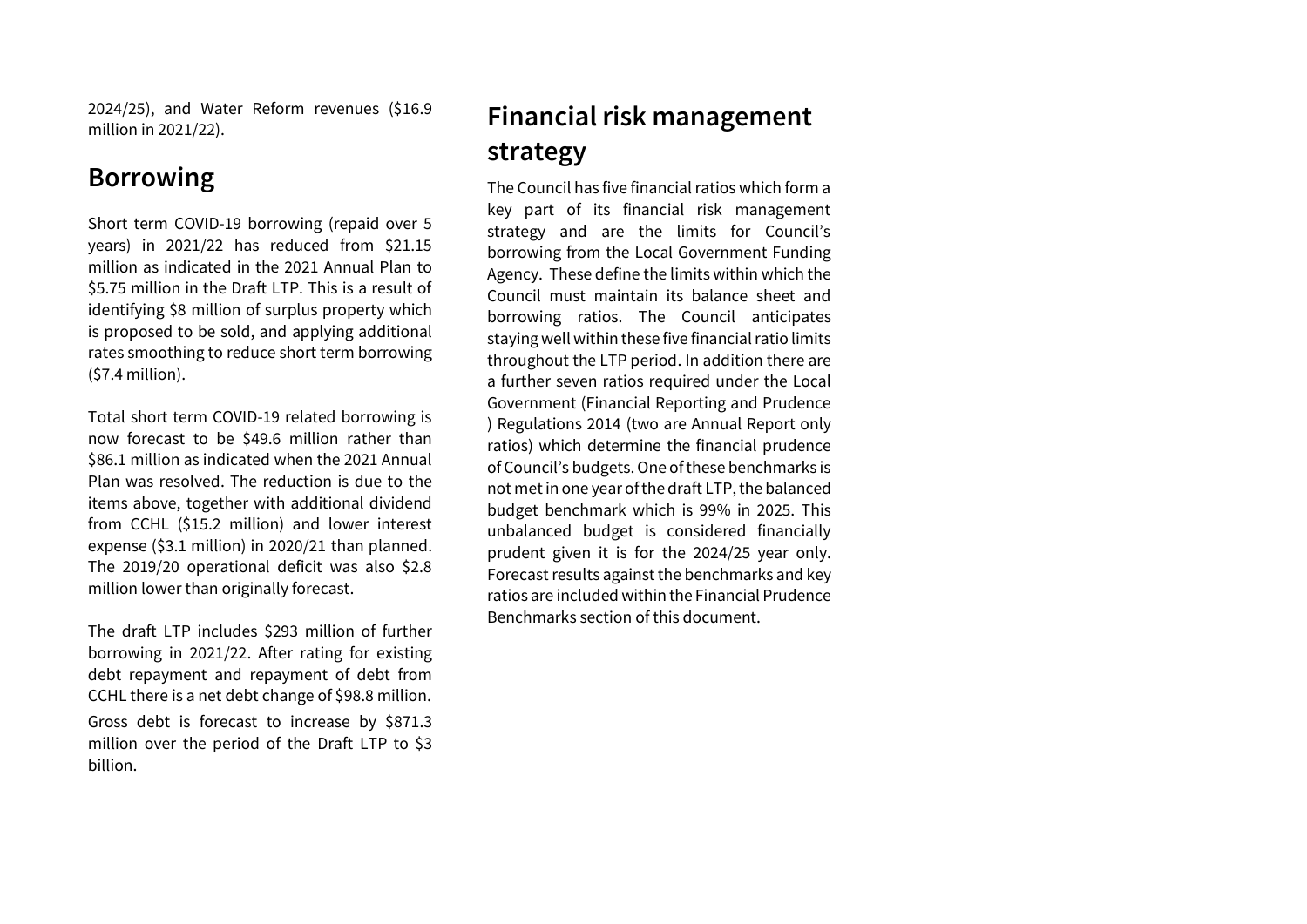| Plan<br>2020/21 | <b>Financial Overview</b>                             |       | Plan<br>2021/22 | 2022/23   | 2023/24   | 2024/25   | 2025/26   | 2026/27   | 2027/28   | 2028/29   | 2029/30   | 2030/31   |
|-----------------|-------------------------------------------------------|-------|-----------------|-----------|-----------|-----------|-----------|-----------|-----------|-----------|-----------|-----------|
|                 |                                                       | \$000 |                 |           |           |           |           |           |           |           |           |           |
|                 | <b>Funding Summary</b>                                |       |                 |           |           |           |           |           |           |           |           |           |
| 493,336         | Operating expenditure                                 |       | 491,607         | 508,032   | 528,621   | 557,396   | 560,530   | 571,899   | 577,351   | 596,017   | 608,081   | 624,189   |
| 507,090         | Capital programme                                     | 2     | 585,940         | 660,918   | 668,761   | 537,355   | 520,409   | 541,160   | 559,500   | 533,053   | 538,354   | 551,647   |
| 88,635          | Interest expense                                      | 3     | 81.837          | 75,121    | 73,937    | 73,662    | 75,229    | 77,372    | 75,330    | 74,623    | 70,226    | 69,229    |
| 50,629          | Debt repayment                                        |       | 59,504          | 68,622    | 88,342    | 98,065    | 96,981    | 103,014   | 109,554   | 117,332   | 123,961   | 130,309   |
|                 | Movements in reserves                                 | 6     | 1,627           | 688       | 2,812     |           | 2,640     | 2,719     | 1,604     | 3,112     | 2,479     | 2,554     |
| 1,139,690       | <b>Total expenditure</b>                              |       | 1,220,515       | 1,313,381 | 1,362,473 | 1,266,478 | 1,255,789 | 1,296,164 | 1,323,339 | 1,324,137 | 1,343,101 | 1,377,928 |
|                 | funded by:                                            |       |                 |           |           |           |           |           |           |           |           |           |
| 127,999         | Fees, charges and operational subsidies               | 4     | 140,881         | 149,920   | 158,231   | 162,859   | 168,115   | 171,757   | 175,990   | 181,258   | 185,133   | 189,833   |
| 47,567          | Dividends and interest received                       |       | 34,843          | 46,741    | 63,442    | 67,761    | 62,334    | 62,104    | 63,760    | 66,486    | 69,493    | 73,672    |
| 4,994           | Asset sales                                           | 5     | 8.496           | 7.669     | 520       | 533       | 546       | 560       | 576       | 592       | 609       | 625       |
| 21,874          | Development contributions                             |       | 24,276          | 24,115    | 23,112    | 23,013    | 23,565    | 24,131    | 24,734    | 25,402    | 26,088    | 26,766    |
| 43,579          | Capital contributions, grants and subsidies           |       | 124,218         | 200,040   | 56,675    | 36,461    | 36,652    | 41,365    | 34,775    | 34,561    | 30,478    | 31,503    |
| 142,618         | Movements in reserves                                 | 6     |                 |           |           | 6,972     |           |           |           |           |           |           |
| 1,569           | <b>Working Capital reduction</b>                      |       |                 |           |           |           |           |           |           |           |           |           |
| 390,200         | <b>Total funding available</b>                        |       | 332,714         | 428,485   | 301,980   | 297,599   | 291,212   | 299,917   | 299,835   | 308,299   | 311,801   | 322,399   |
|                 |                                                       |       |                 |           |           |           |           |           |           |           |           |           |
| 749,490         | <b>Balance required</b>                               |       | 887,801         | 884,896   | 1,060,493 | 968,879   | 964,577   | 996,247   | 1,023,504 | 1,015,838 | 1,031,300 | 1,055,529 |
| 192,265         | Borrowing                                             |       | 292,982         | 260,427   | 403,640   | 278,092   | 229,714   | 225,586   | 224,043   | 181,202   | 172,931   | 162,962   |
| 557,225         | Rates                                                 | 8     | 594,819         | 624,469   | 656,853   | 690,787   | 734,863   | 770,661   | 799,461   | 834,636   | 858,369   | 892,567   |
|                 | 550,831 Rates to be levied on 1 July                  |       | 586,104         | 615,571   | 647,760   | 681,484   | 725,337   | 760,906   | 789,463   | 824,367   | 847,823   | 881,747   |
|                 | 5.75% Nominal rates increase on 1 July                |       | 6.40%           | 5.03%     | 5.23%     | 5.21%     | 6.43%     | 4.90%     | 3.75%     | 4.42%     | 2.85%     | 4.00%     |
|                 | 3.80% Percentage rate increase to existing ratepayers |       | 5.56%           | 4.19%     | 4.39%     | 4.37%     | 5.59%     | 4.07%     | 2.93%     | 3.59%     | 2.03%     | 3.18%     |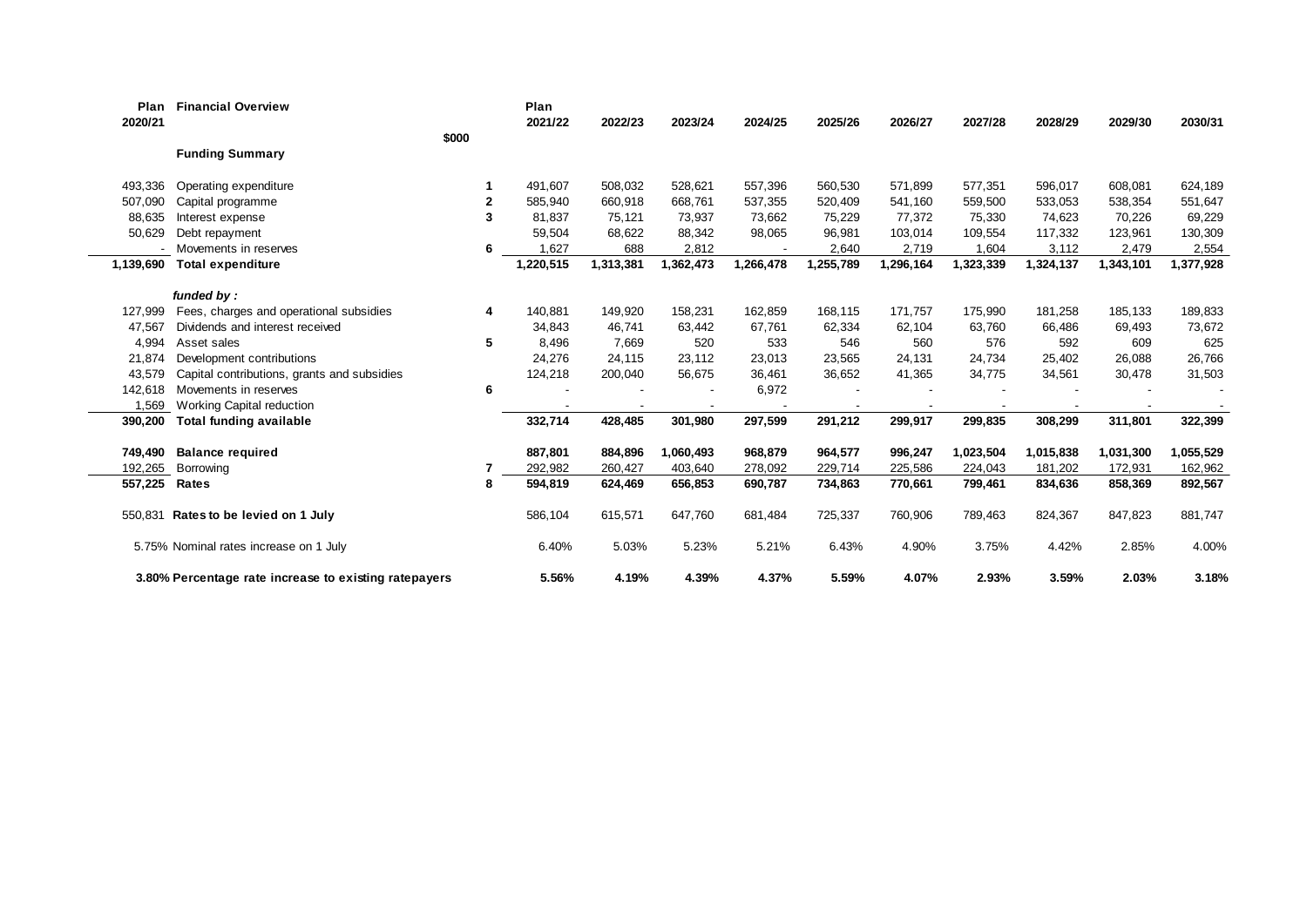#### **Notes to Financial Overview**

|         | Plan Note 1                                 | Plan    |         |         |         |         |           |           |           |           |                |
|---------|---------------------------------------------|---------|---------|---------|---------|---------|-----------|-----------|-----------|-----------|----------------|
| 2020/21 | <b>Operating Expenditure</b>                | 2021/22 | 2022/23 | 2023/24 | 2024/25 | 2025/26 | 2026/27   | 2027/28   | 2028/29   | 2029/30   | 2030/31        |
|         | \$000                                       |         |         |         |         |         |           |           |           |           |                |
| 142,907 | Communities & Citizens                      | 147,669 | 166,598 | 172,613 | 188,111 | 190,999 | 194,843   | 190,583   | 195,637   | 200,091   | 205,375        |
| 2.616   | Flood Protection & Control Works            | 4,188   | 4,574   | 4,965   | 5,434   | 5,972   | 6,457     | 6,922     | 7,441     | 7,981     | 8,477          |
| 17,905  | Governance                                  | 16,131  | 17,958  | 17,370  | 17,218  | 19,577  | 18,886    | 18,746    | 20,914    | 19,948    | 20,185         |
| 21,668  | Housing                                     | 15,618  | 16,238  | 16,791  | 17,304  | 17,899  | 18,431    | 19,065    | 19,770    | 20,412    | 21,114         |
| 71,454  | Parks, Heritage and Coastal Environment     | 72,758  | 74,257  | 77,713  | 78,844  | 82,054  | 85,725    | 87,214    | 89,240    | 91,440    | 95,175         |
| 56,505  | Solid Waste & Resource Recovery             | 57,561  | 59,947  | 62,650  | 63,617  | 65,685  | 67,199    | 69,284    | 70,963    | 72,152    | 74,163         |
| 41,697  | Regulatory & Compliance                     | 43,446  | 46,033  | 48,493  | 49,774  | 51,022  | 52,492    | 53,625    | 55,224    | 56,375    | 57,890         |
| 42,957  | <b>Stormwater Drainage</b>                  | 43,415  | 45,081  | 46,625  | 48,338  | 50,288  | 52,530    | 54,790    | 57,401    | 59,727    | 62,414         |
| 36,406  | Strategic Planning & Policy                 | 42,481  | 40,848  | 41,579  | 51,374  | 41,832  | 42,501    | 43,123    | 43,849    | 44,449    | 45,143         |
| 145,963 | Transport                                   | 147,776 | 154,326 | 161,952 | 171,260 | 179,292 | 187,925   | 195,389   | 206,540   | 211,907   | 217,193        |
| 113,995 | Wastewater                                  | 118,668 | 120,762 | 124,735 | 129,867 | 133,367 | 137,518   | 143,275   | 149,497   | 154,386   | 159,083        |
| 75,475  | <b>Water Supply</b>                         | 77,764  | 81,295  | 85,056  | 89,098  | 92,429  | 94,258    | 98,216    | 102,070   | 106,230   | 106,557        |
|         | 82,959 Corporate                            | 70,484  | 57,200  | 58,645  | 54,176  | 52,470  | 50,837    | 48,180    | 44,958    | 40,256    | 37,859         |
|         | 852,507 Total group of activity expenditure | 857,959 | 885,117 | 919,187 | 964,415 | 982,886 | 1,009,602 | 1,028,412 | 1,063,504 | 1,085,354 | 1,110,628      |
| 270,536 | Less depreciation (non cash)                | 284,515 | 301,964 | 316,629 | 333,357 | 347,127 | 360,331   | 375,731   | 392,864   | 407,047   | 417,210        |
| 88,635  | Less interest expense shown separately      | 81,837  | 75,121  | 73,937  | 73,662  | 75,229  | 77,372    | 75,330    | 74,623    | 70,226    | 69,229         |
| 493,336 | <b>Operating expenditure</b>                | 491,607 | 508,032 | 528,621 | 557,396 | 560,530 | 571,899   | 577,351   | 596,017   | 608,081   | 624,189        |
|         |                                             |         |         |         |         |         |           |           |           |           |                |
|         | Note 2                                      |         |         |         |         |         |           |           |           |           |                |
|         | <b>Capital Programme</b>                    |         |         |         |         |         |           |           |           |           |                |
| 111.945 | <b>Communities &amp; Citizens</b>           | 71,058  | 43,804  | 26,145  | 31,605  | 32,231  | 31,265    | 29,047    | 29,774    | 33,855    | 31,097         |
|         | 24,376 Flood Protection & Control Works     | 41,778  | 28,014  | 32,385  | 44,775  | 51,101  | 43,244    | 42,256    | 45,738    | 44,049    | 47,854         |
|         | - Governance                                |         |         |         |         |         |           |           |           |           |                |
| 11,527  | Housing                                     | 5,890   | 5,960   | 4,995   | 5,076   | 5,278   | 6,629     | 6,903     | 6,118     | 7,253     | 7,532          |
| 26,996  | Parks, Heritage and Coastal Environment     | 35,977  | 40,990  | 56,482  | 64,484  | 58,915  | 66,816    | 95,083    | 66,821    | 72,519    | 74,598         |
| 2,966   | Solid Waste & Resource Recovery             | 20,026  | 10,997  | 3,783   | 2,137   | 3,254   | 4,618     | 4,787     | 3,042     | 2,740     | 3,068          |
| 3       | Regulatory & Compliance                     | 207     | 134     | 22      | 160     | 72      | 40        | 63        | 54        | 46        | $\blacksquare$ |
| 21,861  | Stormwater Drainage                         | 21,130  | 23,042  | 25,250  | 29,615  | 26,245  | 26,711    | 29,869    | 30,365    | 29,962    | 31,461         |
| 904     | Strategic Planning & Policy                 | 900     | 921     | 943     | 966     | 990     | 1,017     | 1,044     | 1,073     | 1,104     | 1,134          |
| 102,330 | Transport                                   | 135,663 | 140,689 | 137,982 | 143,875 | 143,084 | 141,220   | 144,236   | 147,404   | 153,384   | 157,552        |
| 55.755  | Wastewater                                  | 56,930  | 67,949  | 72,485  | 85,227  | 93,722  | 103,714   | 90,846    | 81,825    | 72,539    | 73,172         |
| 35,462  | <b>Water Supply</b>                         | 65,416  | 68,626  | 85,335  | 80,179  | 81,969  | 87,723    | 89,520    | 91,873    | 90,985    | 94,425         |
| 112,965 | Corporate                                   | 130,965 | 229,792 | 222,954 | 49,256  | 23,548  | 28,163    | 25,846    | 28,966    | 29,918    | 29,754         |
| 507,090 | Total capital programme                     | 585.940 | 660,918 | 668,761 | 537,355 | 520,409 | 541,160   | 559,500   | 533,053   | 538,354   | 551,647        |

Further detail on the capital projects included under each group of activities above can be found in the Capital Programme schedule of the Draft LTP.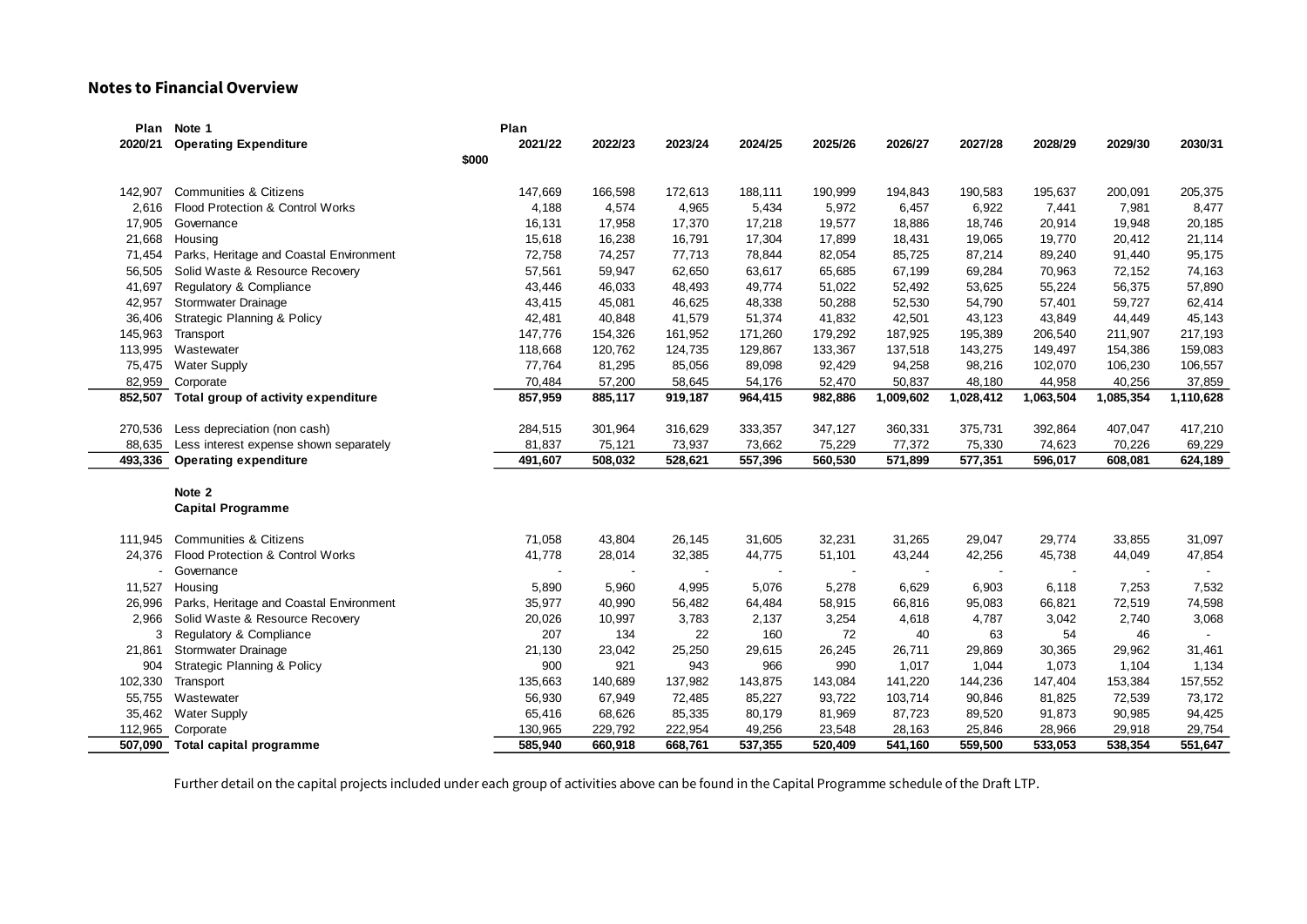|         | Plan Note 3                              |       | Plan    |         |         |         |         |         |         |         |         |         |
|---------|------------------------------------------|-------|---------|---------|---------|---------|---------|---------|---------|---------|---------|---------|
| 2020/21 | <b>Interest Expense</b>                  |       | 2021/22 | 2022/23 | 2023/24 | 2024/25 | 2025/26 | 2026/27 | 2027/28 | 2028/29 | 2029/30 | 2030/31 |
|         |                                          | \$000 |         |         |         |         |         |         |         |         |         |         |
|         | 56,389 General Borrowing                 |       | 53,800  | 52,307  | 54.736  | 58,235  | 60.857  | 64,782  | 63.107  | 63,655  | 60,385  | 59,937  |
|         | 14,858 Equity investments                |       | 14,604  | 13,845  | 12,130  | 11,003  | 9,942   | 9,521   | 9,237   | 8,431   | 7,961   | 7,423   |
|         | 17,223 Advances to Council organisations |       | 13,030  | 8,205   | 6.307   | 3,660   | 3.705   | 2.344   | 2.375   | 1,926   | 1,334   | 1,323   |
|         | 165 Advances to housing trust            |       | 403     | 764     | 764     | 764     | 725     | 725     | 611     | 61'     | 546     | 546     |
| 88,635  |                                          |       | 81,837  | 75.121  | 73.937  | 73.662  | 75.229  | 77.372  | 75.330  | 74,623  | 70.226  | 69,229  |

General borrowing includes interest on the \$49.6 million of short term borrowing to cover the loss of revenues due to COVID-19. This is to be repaid over 5 years with the final repayment in 2026/27.

Advances to Council organisations related interest expense reduces over the LTP period as CCHL refinances debt directly with lenders rather than via Council.

| Plan    | Note 4                                                                                                                                                                         | Plan    |         |         |         |         |         |         |         |         |         |
|---------|--------------------------------------------------------------------------------------------------------------------------------------------------------------------------------|---------|---------|---------|---------|---------|---------|---------|---------|---------|---------|
| 2020/21 | Fees, Charges and Operational Subsidies                                                                                                                                        | 2021/22 | 2022/23 | 2023/24 | 2024/25 | 2025/26 | 2026/27 | 2027/28 | 2028/29 | 2029/30 | 2030/31 |
|         | \$000                                                                                                                                                                          |         |         |         |         |         |         |         |         |         |         |
| 17.684  | <b>Communities &amp; Citizens</b>                                                                                                                                              | 21,443  | 27,716  | 28,642  | 29,425  | 30,528  | 31,440  | 32,410  | 33,127  | 34,020  | 34,901  |
| 34      | Flood Protection & Control Works                                                                                                                                               | 35      | 35      | 36      | 37      | 38      | 39      | 40      | 41      | 42      | 43      |
| 44      | Governance                                                                                                                                                                     | 45      | 743     | 47      | 48      | 796     | 50      | 51      | 858     | 54      | 56      |
| 15,381  | Housing                                                                                                                                                                        | 15,798  | 16.429  | 17,123  | 17,811  | 18,557  | 19,276  | 19,980  | 20,694  | 21,378  | 21,985  |
| 3,685   | Parks, Heritage and Coastal Environment                                                                                                                                        | 4,222   | 4,311   | 4,405   | 4,506   | 4,616   | 4,727   | 4,844   | 4,974   | 5,109   | 5,241   |
| 9,577   | Solid Waste & Resource Recovery                                                                                                                                                | 9,885   | 11,276  | 11,848  | 12,653  | 12,826  | 13,003  | 13,191  | 13,400  | 13,614  | 13,826  |
| 33,309  | Regulatory & Compliance                                                                                                                                                        | 34,881  | 37,668  | 40,049  | 40,924  | 41,866  | 42,829  | 43,857  | 44,995  | 46,164  | 47,321  |
| 17      | Stormwater Drainage                                                                                                                                                            | 515     | 1,036   | 1,059   | 1,083   | 1,109   | 1,136   | 1,165   | 1,196   | 1,228   | 1,260   |
| 1,024   | Strategic Planning & Policy                                                                                                                                                    | 844     | 862     | 881     | 901     | 922     | 945     | 968     | 994     | 1,021   | 1,048   |
| 36,500  | Transport                                                                                                                                                                      | 38,071  | 37,949  | 39,077  | 40,140  | 41,343  | 42,612  | 43,582  | 44,820  | 46,025  | 47,359  |
| 5.504   | Wastewater                                                                                                                                                                     | 7,305   | 6,718   | 6,866   | 7,023   | 7,192   | 7,365   | 7,549   | 7,753   | 7,962   | 8,169   |
| 656     | <b>Water Supply</b>                                                                                                                                                            | 1,450   | 684     | 699     | 715     | 732     | 749     | 769     | 789     | 811     | 831     |
| 5,318   | Corporate                                                                                                                                                                      | 7,123   | 5,229   | 7,928   | 7,593   | 7,590   | 7,586   | 7,584   | 7,617   | 7,705   | 7,793   |
| 128,733 | Total group of activity operating revenue                                                                                                                                      | 141,617 | 150,656 | 158,660 | 162,859 | 168,115 | 171,757 | 175,990 | 181,258 | 185,133 | 189,833 |
| 734     | Less non cash revenue                                                                                                                                                          | 736     | 736     | 429     |         |         |         |         |         |         |         |
| 127,999 | Fees, charges and operational subsidies                                                                                                                                        | 140.881 | 149.920 | 158.231 | 162.859 | 168.115 | 171.757 | 175,990 | 181.258 | 185,133 | 189,833 |
|         | Citizens & Communities revenue increases in 2022/23 due to a full years operation of Linwood Pool and the opening of the new Metro Sports and South West Leisure facilities.   |         |         |         |         |         |         |         |         |         |         |
|         | Stormwater Drainage revenues reflect future changes in the Stormwater Bylaw for which the charging of fees will commence during 2022/23.                                       |         |         |         |         |         |         |         |         |         |         |
|         | Wastewater revenues includes \$0.7 million of Water Reform Crown contributions in 2021/22.                                                                                     |         |         |         |         |         |         |         |         |         |         |
|         | Corporate Revenues in 2021/22 includes \$1.9 million of Asset Management (internal service) Water Reform Crown contributions. No subvention credits are planned until 2023/24. |         |         |         |         |         |         |         |         |         |         |
| Plan    | Note 5                                                                                                                                                                         | Plan    |         |         |         |         |         |         |         |         |         |
| 2020/21 | <b>Asset Sales</b>                                                                                                                                                             | 2021/22 | 2022/23 | 2023/24 | 2024/25 | 2025/26 | 2026/27 | 2027/28 | 2028/29 | 2029/30 | 2030/31 |
|         | \$000                                                                                                                                                                          |         |         |         |         |         |         |         |         |         |         |
|         | 4,509 Surplus property sales                                                                                                                                                   | 8,000   | 7,161   |         |         |         |         |         |         |         |         |
| 485     | Surplus roading land sales                                                                                                                                                     | 496     | 508     | 520     | 533     | 546     | 560     | 576     | 592     | 609     | 625     |
| 4.994   |                                                                                                                                                                                | 8.496   | 7.669   | 520     | 533     | 546     | 560     | 576     | 592     | 609     | 625     |

L.

Council has identified surplus property that is planned to be sold in 2021/22 and 2022/23. The sale proceeds will be used to repay short term borrowing for COVID-19 related debt.